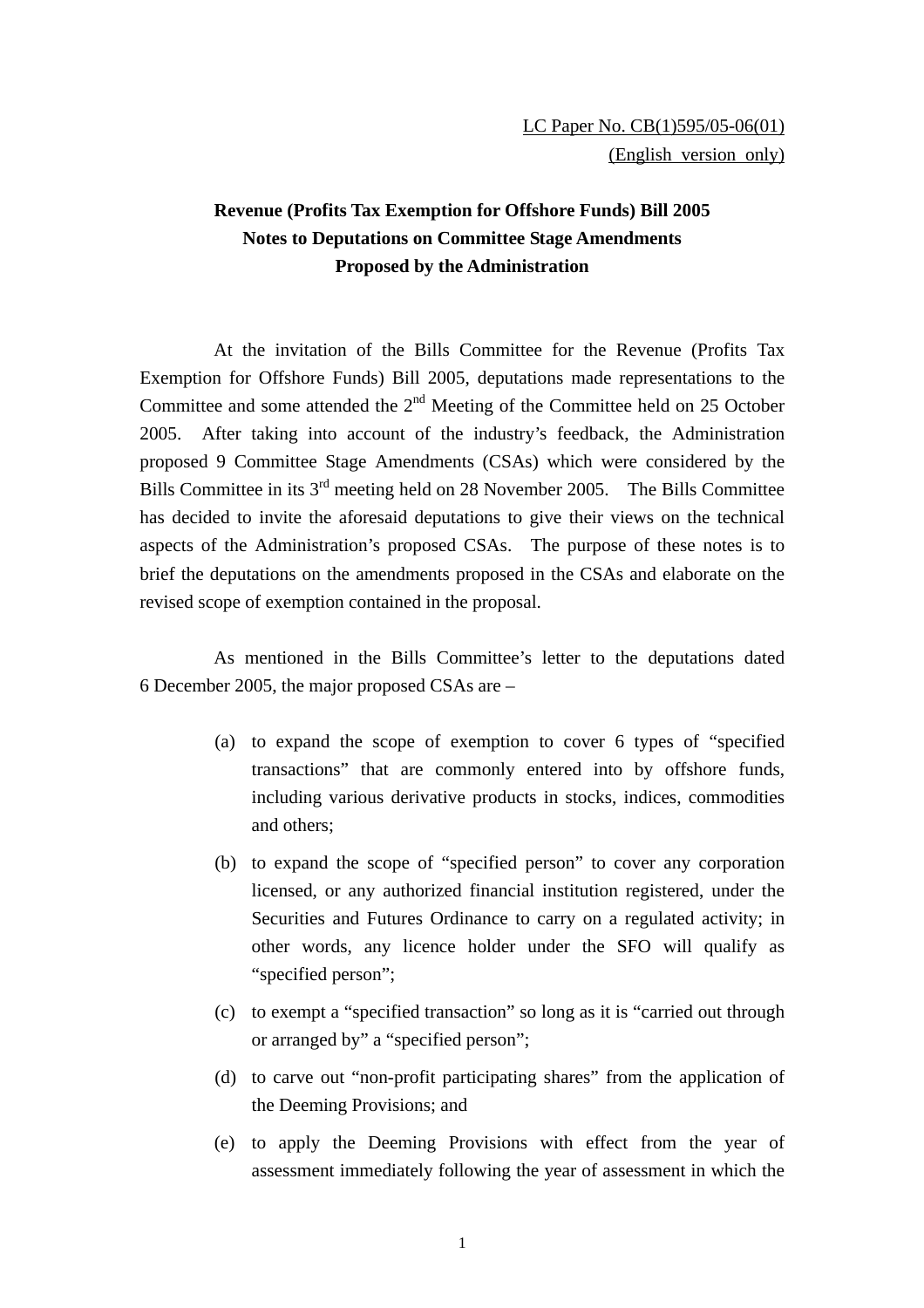Bill is enacted.

As for the revised scope of exemption under the Bill, we attach a detailed paper at the **Appendix** setting out the various types of transactions that are commonly entered into by an offshore fund and their taxation treatment both under the original Bill and under the proposed CSAs.

 At the said Bills Committee meeting of 28 November 2005, members examined the Bill clause-by-clause and considered the Administration's proposed amendments, which they supported. They considered that the proposed CSAs had achieved the policy objective of providing profits tax exemption for offshore funds and should have addressed the concerns raised by deputations. The Bills Committee also noted the industry's strong call for early enactment of the Bill and is working on the early resumption of the Second Reading debate on the Bill.

The Administration wishes to reassure you, as the representatives for the industry, that we have considered all your suggestions and comments, and have practically included all commonly traded transactions within the exemption ambit as far as possible. There will only be few exceptions, which mainly relate to transactions in private company shares (or debentures, notes, etc.) or insurance policies, or transactions that amount to the conducting of a money-lending business by the fund. All other common types of transactions will be included in the exemption. The detailed list will be included in the Inland Revenue Department (IRD)'s Departmental Interpretation and Practice Notes to be issued to provide certainty of the IRD's views on the matter. Besides, the Commissioner of Inland Revenue will be empowered to amend the schedule of "specified transactions" by notice in the Gazette to cater for market developments. Therefore, the Administration would earnestly urge you to support the proposed CSAs. Your support will assist in the early passing of the Bill and with it, the legislative certainty for profits tax exemption that goes back to as early as 1996!

If you have any enquiries or need any clarification, the IRD will be pleased to assist. Please contact Mr YY CHU at 2594 1400.

Inland Revenue Department 15 December 2005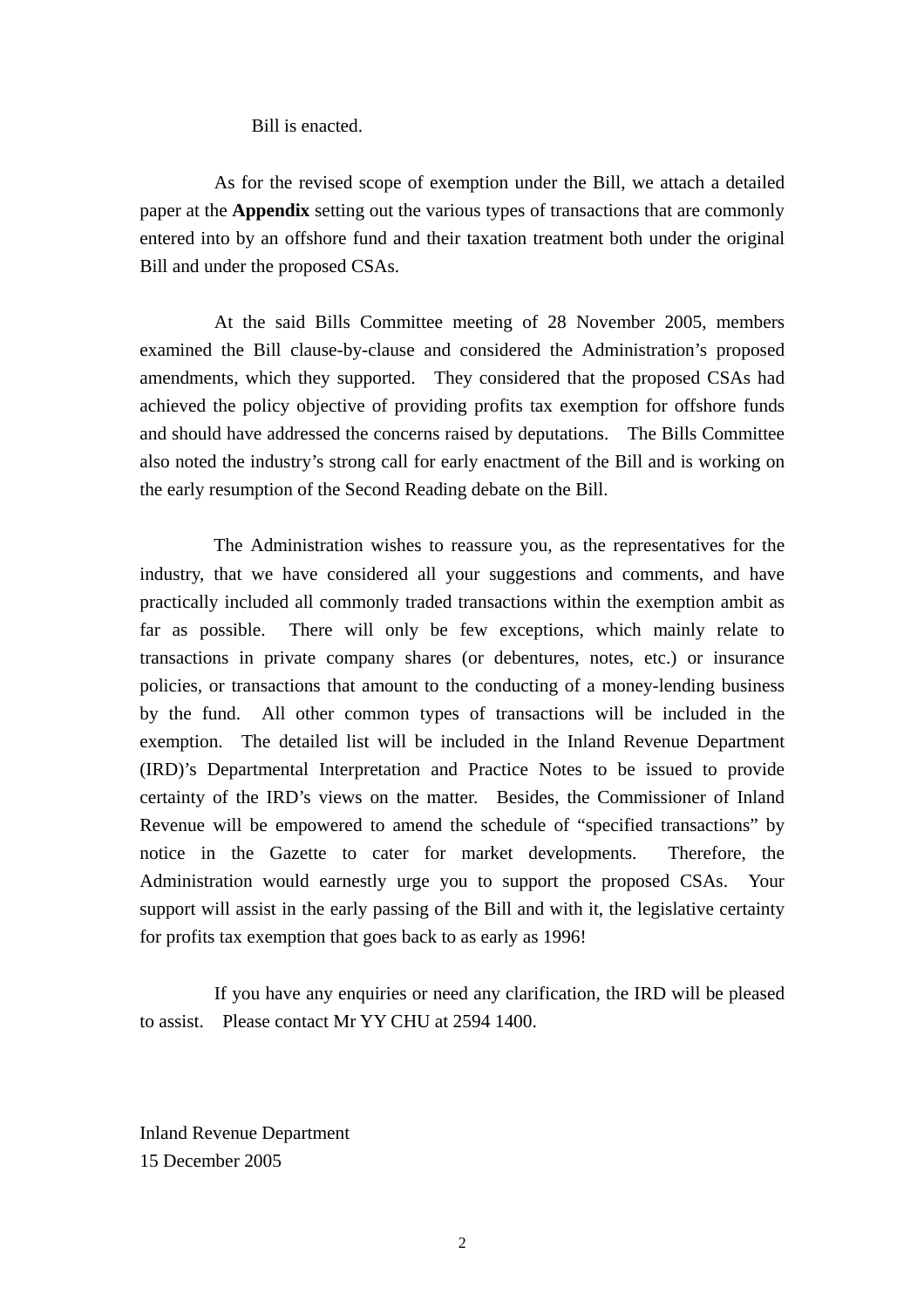## **Appendix**

## **Revenue (Profits Tax Exemption for Offshore Funds) Bill 2005 Scope of Exemption**

| <b>Transactions In</b>                    | <b>Exempt under the original Bill?</b>   | <b>Exempt after the CSAs?</b>                                                                                                                      |
|-------------------------------------------|------------------------------------------|----------------------------------------------------------------------------------------------------------------------------------------------------|
| Foreign exchange/currencies<br>1          |                                          |                                                                                                                                                    |
| Foreign exchange forwards<br>(a)          | Yes (leveraged foreign exchange trading) | Yes. Covered by specified transaction in<br>"foreign<br>exchange contract".<br>Both<br>leveraged and non-leveraged transactions are<br>covered.    |
| Foreign exchange options<br>(b)           | Yes (leveraged foreign exchange trading) | Yes. Covered by specified transaction in<br>"securities" – para. (e). Both leveraged and<br>non-leveraged transactions are covered.                |
| Currency swaps<br>(c)                     | Yes (leveraged foreign exchange trading) | Covered by specified transaction in<br>Yes.<br>"foreign<br>exchange contract".<br>Both<br>leveraged and non-leveraged transactions are<br>covered. |
| Spot foreign exchange transactions<br>(d) | N <sub>0</sub>                           | Covered by specified transaction in<br>Yes.<br>"foreign"<br>currencies",<br>which<br>include                                                       |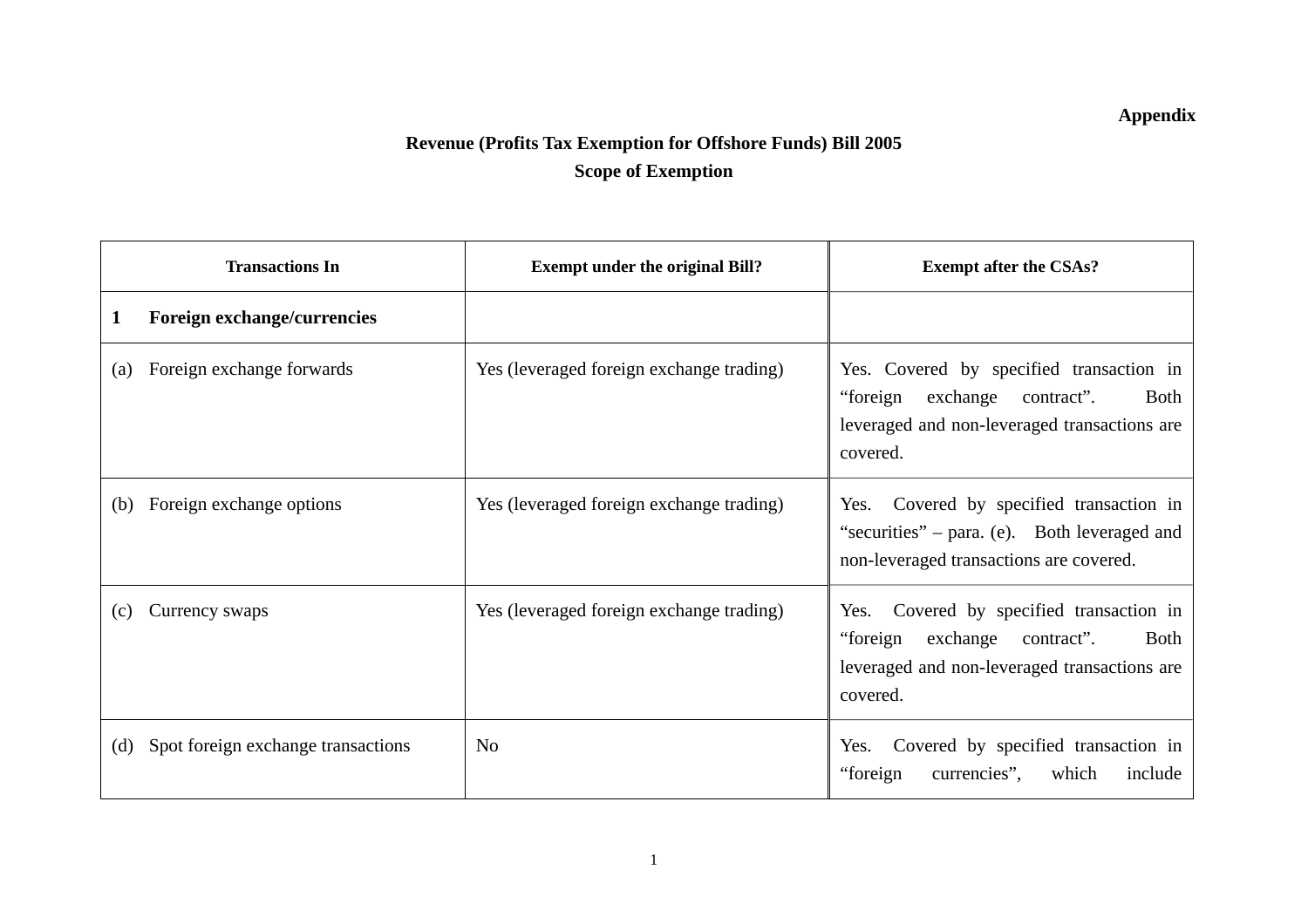| <b>Transactions In</b>                                                                                                                                                                                                                            | <b>Exempt under the original Bill?</b> | <b>Exempt after the CSAs?</b>                                                                                                                                                                                                                                                                                                                                                                                                                                                                                                                                                                                                    |
|---------------------------------------------------------------------------------------------------------------------------------------------------------------------------------------------------------------------------------------------------|----------------------------------------|----------------------------------------------------------------------------------------------------------------------------------------------------------------------------------------------------------------------------------------------------------------------------------------------------------------------------------------------------------------------------------------------------------------------------------------------------------------------------------------------------------------------------------------------------------------------------------------------------------------------------------|
|                                                                                                                                                                                                                                                   |                                        | transactions of foreign currencies from/to<br>Hong Kong dollars.                                                                                                                                                                                                                                                                                                                                                                                                                                                                                                                                                                 |
| Deposits<br>(e)                                                                                                                                                                                                                                   | N <sub>0</sub>                         | Covered by specified transaction<br>Yes.<br>consisting in "the making of a deposit other<br>than by way of a money-lending business".                                                                                                                                                                                                                                                                                                                                                                                                                                                                                            |
| Buying/selling certificates of deposit,<br>(f)<br>bills of exchange and promissory notes                                                                                                                                                          | N <sub>0</sub>                         | Covered by specified transaction in<br>Yes.<br>"securities" – para. (e).                                                                                                                                                                                                                                                                                                                                                                                                                                                                                                                                                         |
| Borrowing/lending money<br>(in<br>(g)<br>any<br>currency, and whether on a secured or<br>unsecured basis)<br>(including participating as a lender in<br>syndicated<br>selling<br>loans,<br>sub-participations in loans to third<br>parties, etc.) | N <sub>o</sub>                         | No, if the activities amount to the carrying on<br>of a money-lending business similar to a<br>financial<br>institution<br>licensed<br><b>or</b><br>a<br>money-lender. Not covered by the proposed<br>exemption as a matter of policy. [Note that<br>the absence of a banking or money-lending<br>licence is not conclusive as to whether or not<br>such a business is being carried on.]<br>The policy objective is to provide profits tax<br>exemption to offshore funds. The normal<br>course of the business of an offshore fund<br>should not include carrying on a money<br>lending business, which is a question of fact. |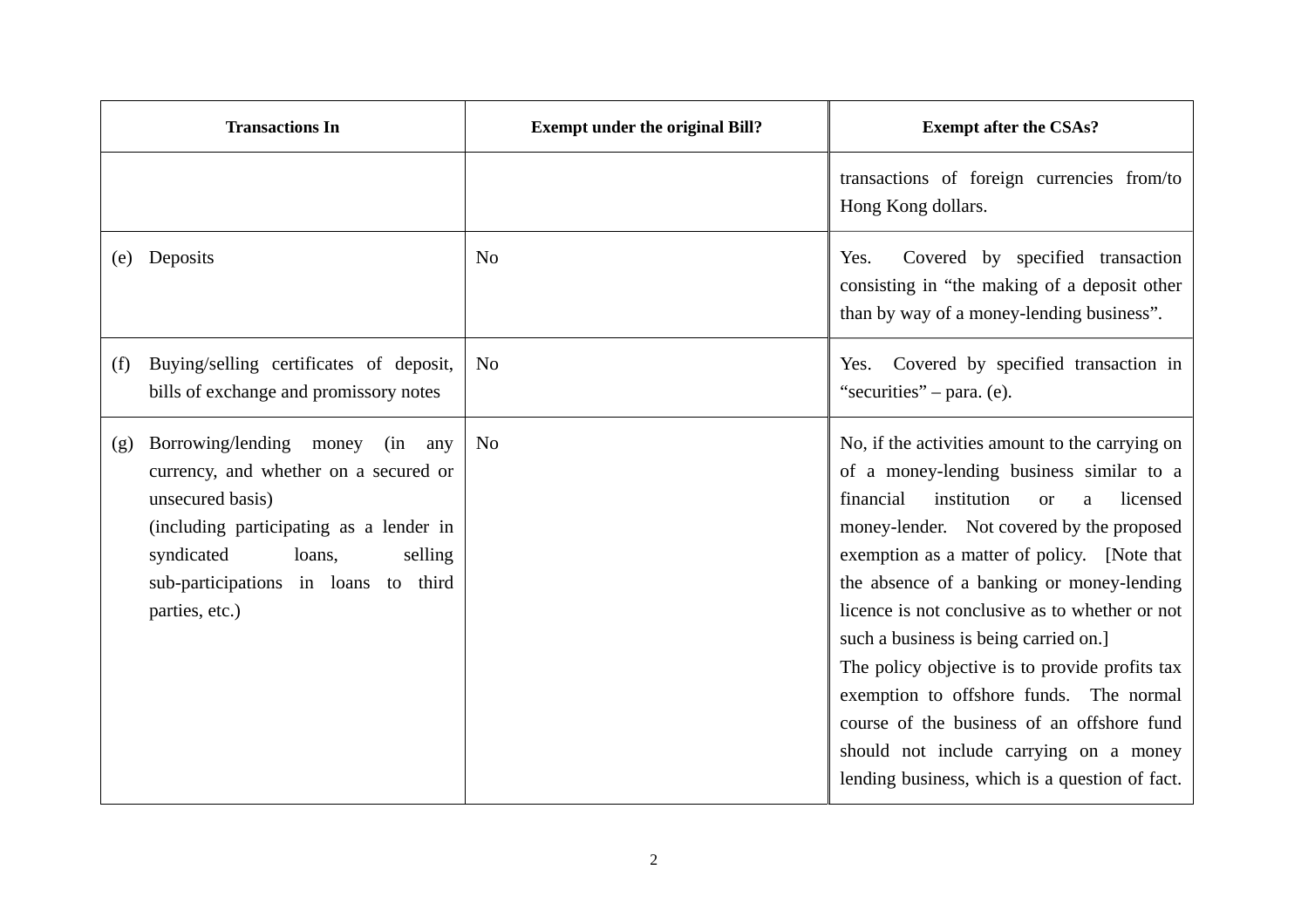|     | <b>Transactions In</b>                                                                                                                            | <b>Exempt under the original Bill?</b>   | <b>Exempt after the CSAs?</b>                                                                                                                                                                                                                                                                                                                                                                                       |
|-----|---------------------------------------------------------------------------------------------------------------------------------------------------|------------------------------------------|---------------------------------------------------------------------------------------------------------------------------------------------------------------------------------------------------------------------------------------------------------------------------------------------------------------------------------------------------------------------------------------------------------------------|
|     |                                                                                                                                                   |                                          | However, if the placing of fund is by way of<br>investment, it is covered by the 4 <sup>th</sup> Specified<br>Transaction.                                                                                                                                                                                                                                                                                          |
| 2   | <b>Equities</b>                                                                                                                                   |                                          |                                                                                                                                                                                                                                                                                                                                                                                                                     |
| (a) | Buying/selling listed equities (whether<br>in Hong Kong or elsewhere)                                                                             | Yes (dealing in securities)              | Yes (transaction in "securities" – para. $(a)$ )                                                                                                                                                                                                                                                                                                                                                                    |
| (b) | Buying/selling unlisted equities issued<br>'public'<br>companies<br>(whether)<br>by<br>incorporated<br>Kong<br>in Hong<br><b>or</b><br>elsewhere) | Yes (dealing in securities)              | Yes (transaction in "securities" – para. $(a)$ )                                                                                                                                                                                                                                                                                                                                                                    |
| (c) | Buying/selling Hong<br>Kong private<br>equities                                                                                                   | No (these equities are not "securities") | No.<br>Not covered by the<br>proposed<br>exemption as a matter of policy.<br>A person may in effect trade in any types of<br>assets [e.g. landed property] through transfer<br>of shares in private companies purposely set<br>up for holding such assets. Inclusion of<br>shares in private companies would grant<br>exemption to all sorts of trading transactions.<br>This would unintentionally widen the scope |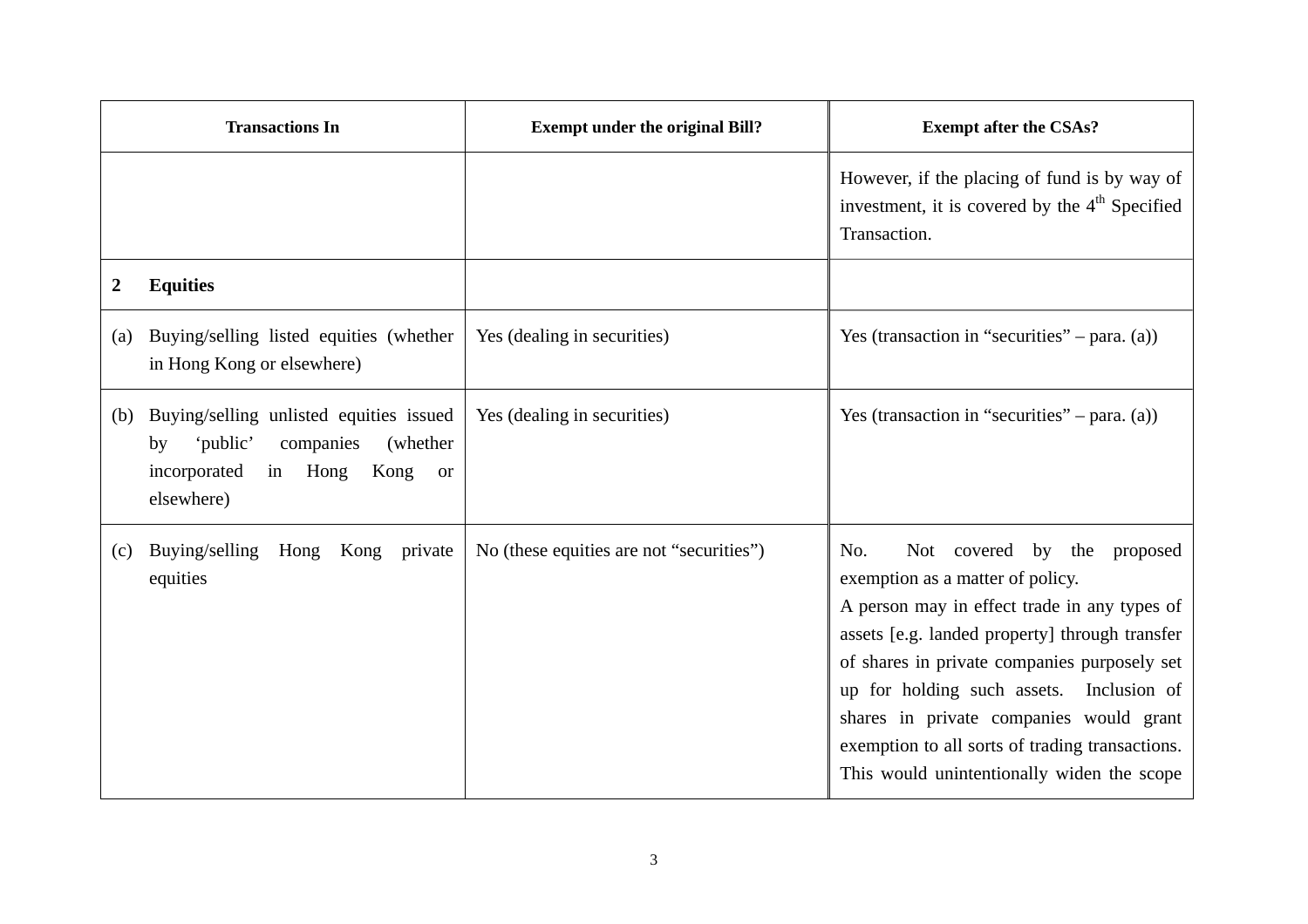|     | <b>Transactions In</b>                                                                                         | <b>Exempt under the original Bill?</b> | <b>Exempt after the CSAs?</b>                    |
|-----|----------------------------------------------------------------------------------------------------------------|----------------------------------------|--------------------------------------------------|
|     |                                                                                                                |                                        | of exemption.                                    |
| (d) | Buying/selling<br>equities in private<br>companies incorporated outside Hong<br>Kong                           | Yes (dealing in securities)            | Yes (transaction in "securities" – para. $(a)$ ) |
| (e) | Stock borrowing<br>and lending and<br>repurchase<br>and<br>reverse-repurchase<br>transactions in equities      | Yes (dealing in securities)            | Yes (transaction in "securities" – para. $(a)$ ) |
| (f) | Hedging activities involving buying and<br>selling equities as a hedge to some<br>derivative or other position | Yes (dealing in securities)            | Yes (transaction in "securities" – para. $(a)$ ) |
| (g) | Short selling equities (whether on<br>market or off market)                                                    | Yes (dealing in securities)            | Yes (transaction in "securities" – para. $(a)$ ) |
| 3   | <b>Equity derivatives</b>                                                                                      |                                        |                                                  |
| (a) | Buying/selling exchange-traded futures<br>contracts over equities (including equity<br>index products)         | Yes (dealing in futures contracts)     | Yes (transaction in "futures contracts")         |
| (b) | Buying/selling exchange-traded options                                                                         | Yes (dealing in futures contracts)     | Yes (transaction in "futures contracts")         |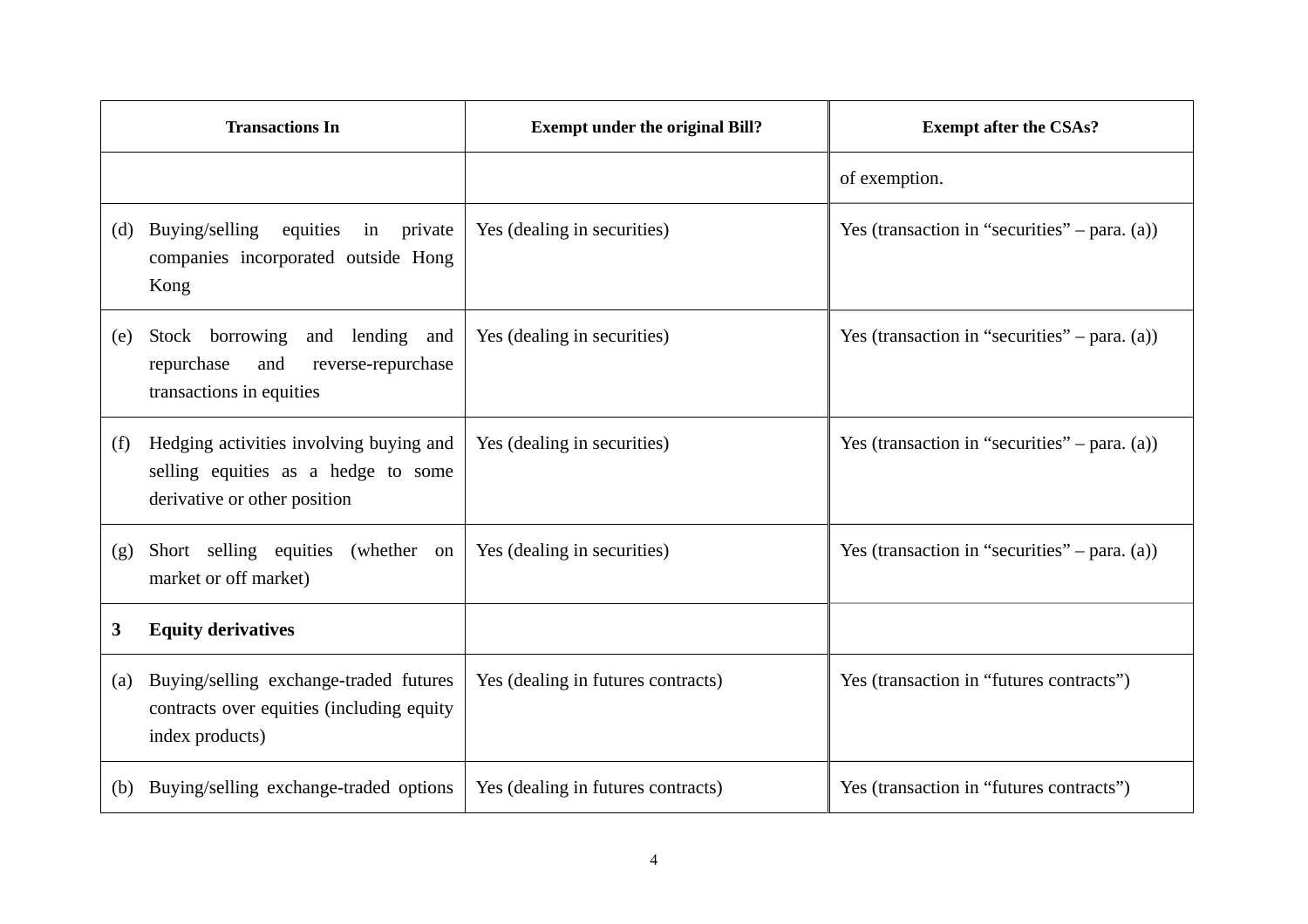|     | <b>Transactions In</b>                                                                                         | <b>Exempt under the original Bill?</b> | <b>Exempt after the CSAs?</b>                           |
|-----|----------------------------------------------------------------------------------------------------------------|----------------------------------------|---------------------------------------------------------|
|     | futures contracts over equities<br>on<br>(including equity index products)                                     |                                        |                                                         |
| (c) | Buying/selling exchange-traded stock<br>option contracts over equities (including<br>equity index products)    | Yes (dealing in securities)            | Yes (transaction in "futures contracts")                |
| (d) | Entering into OTC equity contracts for<br>differences (whether over one or more<br>equities)                   | Yes (dealing in securities)            | Yes (transaction in "futures contracts" – para.<br>(b)) |
| (e) | Entering into OTC call/put options over<br>equities (physical delivery) (whether<br>over one or more equities) | Yes (dealing in securities)            | Yes (transaction in "securities" – para. $(b)$ )        |
| (f) | Entering into OTC call/put options over<br>equities (cash settlement) (whether over<br>one or more equities)   | Yes (dealing in securities)            | Yes (transaction in "futures contracts")                |
| (g) | Entering into OTC forwards over<br>equities (physical delivery) (whether<br>over one or more equities)         | Yes (dealing in securities)            | Yes (transaction in "securities" – para. $(b)$ )        |
|     | (h) Entering into OTC forwards over                                                                            | Yes (dealing in securities)            | Yes (transaction in "futures contracts" – para          |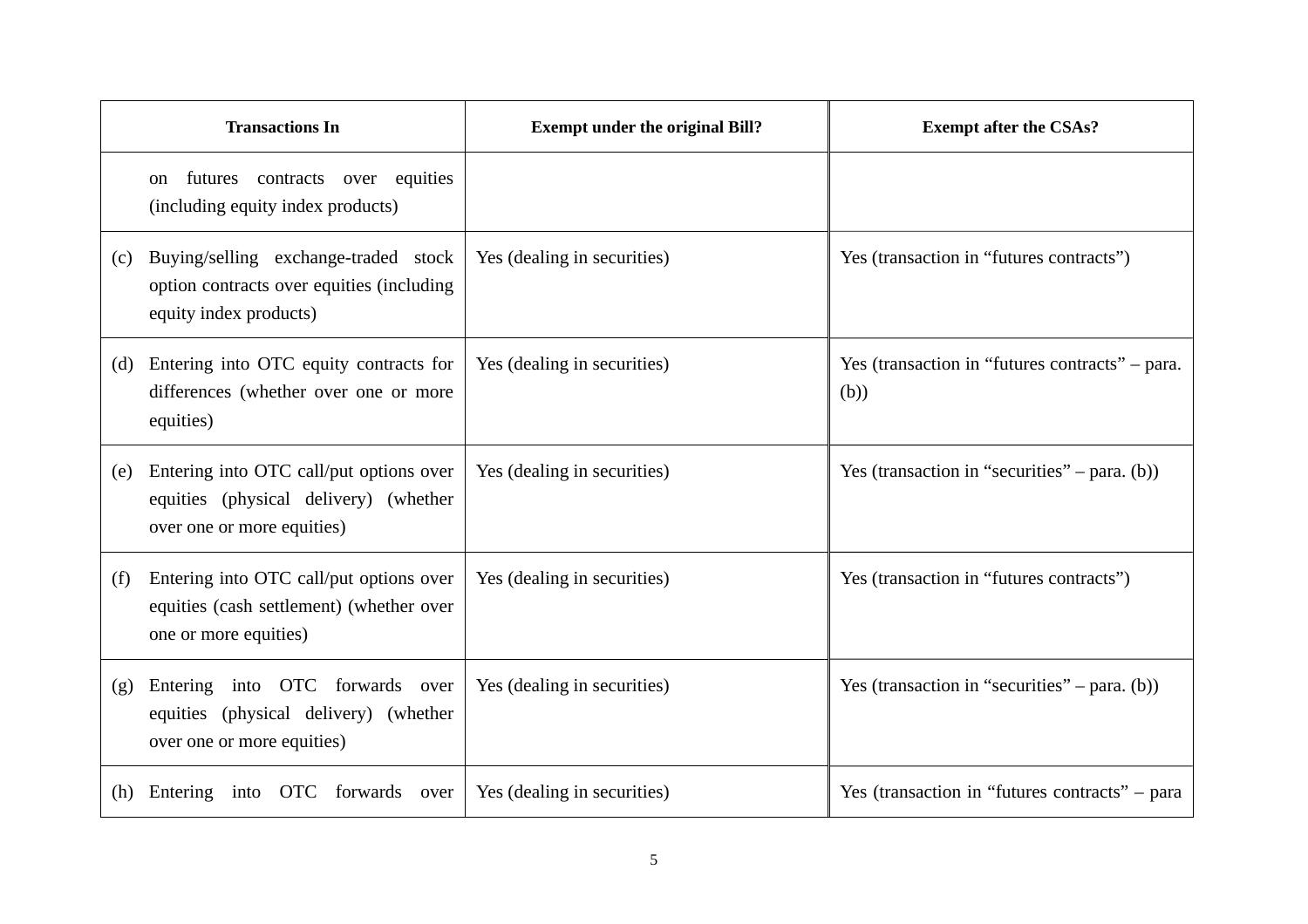|     | <b>Transactions In</b>                                                                                                        | <b>Exempt under the original Bill?</b> | <b>Exempt after the CSAs?</b>                    |
|-----|-------------------------------------------------------------------------------------------------------------------------------|----------------------------------------|--------------------------------------------------|
|     | equities (cash settlement) (whether over<br>one or more equities)                                                             |                                        | (b))                                             |
| (i) | Entering into OTC equity asset swaps,<br>total return swaps, swaptions (whether<br>over one or more equities)                 | Yes (dealing in securities)            | Yes (transaction in "securities" – para. $(b)$ ) |
| (j) | Buying/selling<br>(whether)<br>warrants<br>exchange traded or OTC)                                                            | Yes (dealing in securities)            | Yes (transaction in "securities" – para. $(b)$ ) |
| (k) | Entering into OTC swaps of dividend on<br>equities against some other income<br>stream (whether over one or more<br>equities) | Yes (dealing in securities)            | Yes (transaction in "securities" – para. $(e)$ ) |
| 4   | <b>Funds</b>                                                                                                                  |                                        |                                                  |
| (a) | Buying/selling funds (whether exchange<br>traded or not)                                                                      | Yes (dealing in securities)            | Yes (transaction in "securities" – para. $(a)$ ) |
|     | (b) Buying/selling funds of funds                                                                                             | Yes (dealing in securities)            | Yes (transaction in "securities" – para. $(a)$ ) |
| (c) | Buying/selling hedge funds                                                                                                    | Yes (dealing in securities)            | Yes (transaction in "securities" – para. $(a)$ ) |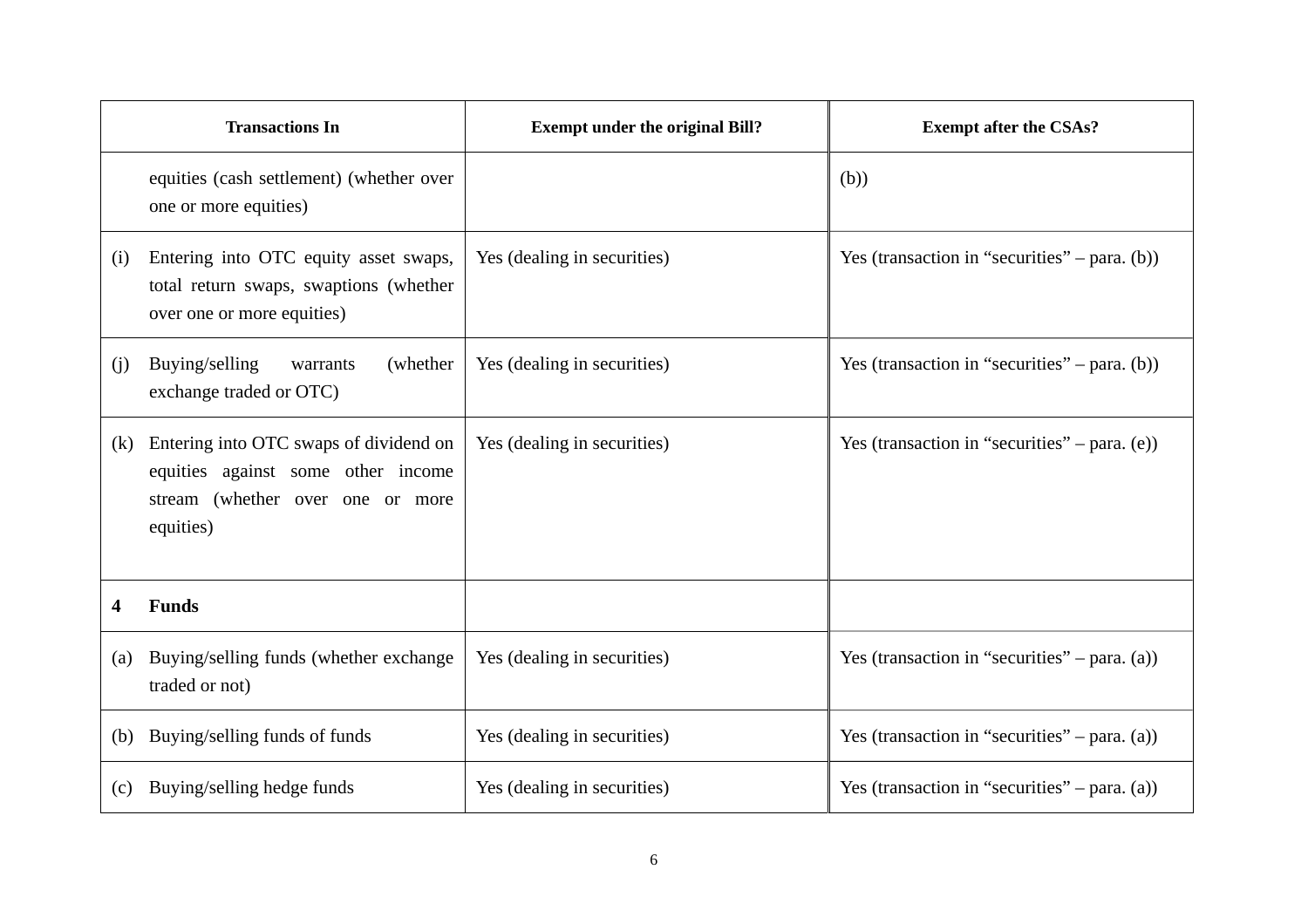|     | <b>Transactions In</b>                                                                                                                                                                                                                                    | <b>Exempt under the original Bill?</b> | <b>Exempt after the CSAs?</b>                          |
|-----|-----------------------------------------------------------------------------------------------------------------------------------------------------------------------------------------------------------------------------------------------------------|----------------------------------------|--------------------------------------------------------|
|     | (d) Entering into OTC call/put options over<br>funds (physical delivery) (whether over<br>one or more funds)                                                                                                                                              | Yes (dealing in securities)            | Yes (transaction in "securities" – para. $(b)$ )       |
| (e) | Entering into OTC call/put options over<br>funds (cash settlement) (whether over<br>one or more funds)                                                                                                                                                    | Yes (dealing in securities)            | Yes (transaction in "futures contracts")               |
| (f) | Entering into OTC forwards over funds<br>(physical delivery) (whether over one or<br>more funds)                                                                                                                                                          | Yes (dealing in securities)            | Yes (transaction in "securities" – para. $(b)$ )       |
| (g) | Entering into OTC forwards over funds<br>(cash settlement) (whether over one or<br>more funds)                                                                                                                                                            | Yes (dealing in securities)            | Yes (transaction in "futures contracts" – para<br>(b)) |
| 5   | <b>Fixed income</b>                                                                                                                                                                                                                                       |                                        |                                                        |
| (a) | Buying/selling<br>listed<br>bonds,<br>any<br>debentures or notes (whether in Hong<br>Kong or elsewhere) (including 'plain<br>vanilla' bonds, bonds with warrants,<br>convertible bonds, exchangeable bonds,<br>structured notes, asset-backed securities, | Yes (dealing in securities)            | Yes (transaction in "securities" – para. $(a)$ )       |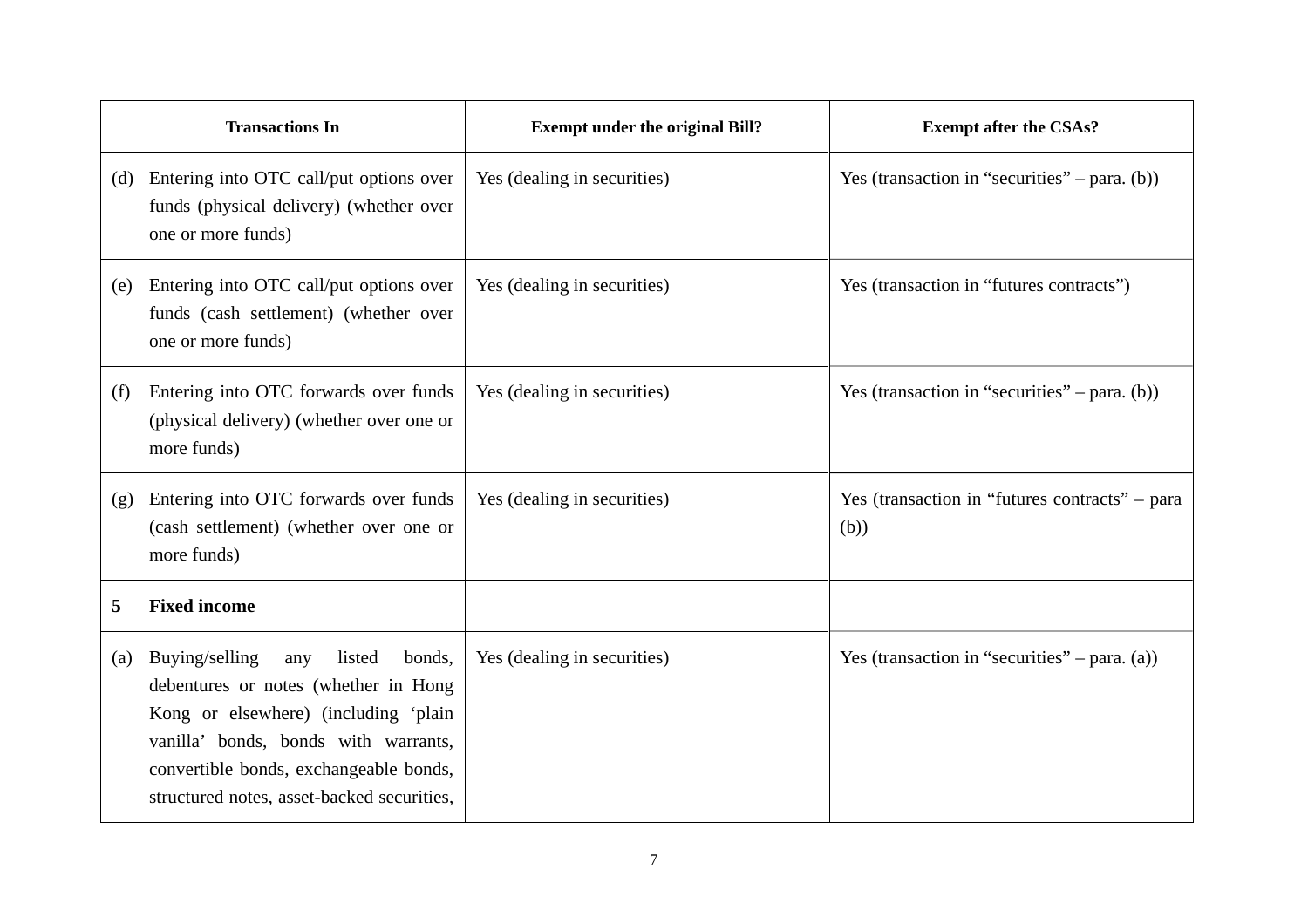|     | <b>Transactions In</b>                                                                                                                                                                                                                                                       | <b>Exempt under the original Bill?</b> | <b>Exempt after the CSAs?</b>                                                                                                                                                                                                                                                     |
|-----|------------------------------------------------------------------------------------------------------------------------------------------------------------------------------------------------------------------------------------------------------------------------------|----------------------------------------|-----------------------------------------------------------------------------------------------------------------------------------------------------------------------------------------------------------------------------------------------------------------------------------|
|     | mortgage-backed securities)                                                                                                                                                                                                                                                  |                                        |                                                                                                                                                                                                                                                                                   |
| (b) | Buying/selling any unlisted bonds,<br>debentures or notes issued by 'public'<br>companies (whether incorporated in<br>Hong Kong or elsewhere) (including<br>'plain vanilla' bonds, bonds with<br>convertible<br>bonds.<br>warrants,<br>exchangeable bonds, structured notes) | Yes (dealing in securities)            | Yes (transaction in "securities" – para. $(a)$ )                                                                                                                                                                                                                                  |
| (c) | Buying/selling any unlisted bonds,<br>debentures or notes issued by Hong<br>Kong private companies (including<br>'plain vanilla' bonds, bonds with<br>convertible<br>bonds.<br>warrants,<br>exchangeable bonds, structured notes)                                            | N <sub>o</sub>                         | Not covered by the proposed<br>No.<br>exemption as a matter of policy.<br>The intended result of buying/selling shares<br>in private companies may be achieved<br>through arrangements involving bonds /<br>debentures / notes convertible into shares.<br>See item $2(c)$ above. |
| (d) | Buying/selling any unlisted bonds,<br>debentures or notes issued by private<br>companies incorporated outside Hong<br>Kong (including 'plain vanilla' bonds,<br>bonds with warrants, convertible bonds,                                                                      | Yes (dealing in securities)            | Yes (transaction in "securities" – para. $(a)$ )                                                                                                                                                                                                                                  |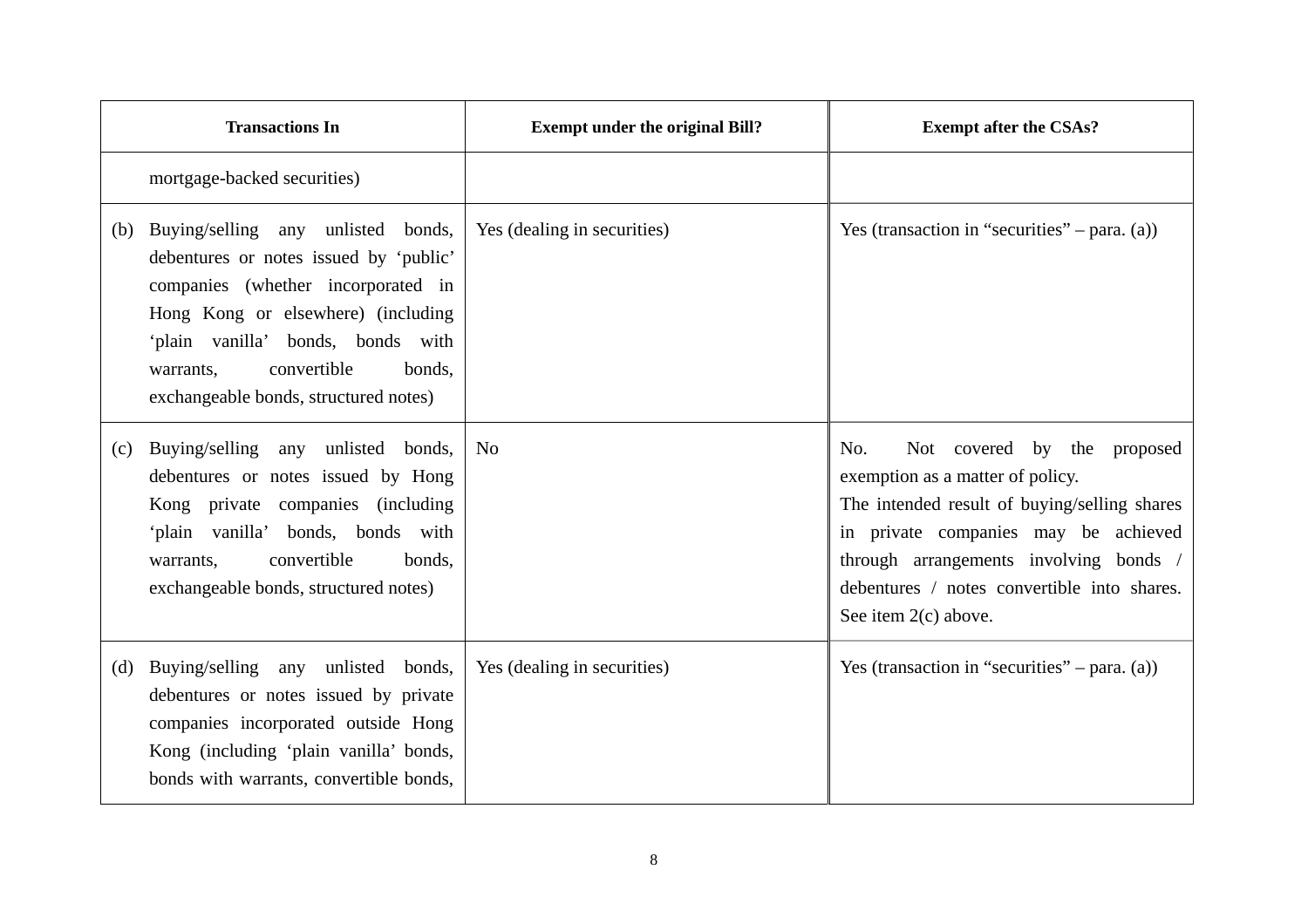|     | <b>Transactions In</b>                                                                                                                                                  | <b>Exempt under the original Bill?</b> | <b>Exempt after the CSAs?</b>                    |
|-----|-------------------------------------------------------------------------------------------------------------------------------------------------------------------------|----------------------------------------|--------------------------------------------------|
|     | exchangeable bonds, structured notes)                                                                                                                                   |                                        |                                                  |
| (e) | Stock borrowing and lending and<br>repurchase Stock borrowing and lending<br>and repurchase and reverse-repurchase<br>transactions in any bonds, debentures or<br>notes | Yes (dealing in securities)            | Yes (transaction in "securities" – para. $(a)$ ) |
| (f) | Hedging activities involving buying and<br>selling any bonds, debentures or notes<br>as a hedge to some derivative or other<br>position                                 | Yes (dealing in securities)            | Yes (transaction in "securities" – para. $(a)$ ) |
| (g) | Short selling any bonds, debentures or<br>notes (whether on market or off market)                                                                                       | Yes (dealing in securities)            | Yes (transaction in "securities" – para. $(a)$ ) |
| 6   | <b>Fixed income derivatives</b>                                                                                                                                         |                                        |                                                  |
| (a) | Entering into OTC call/put options over<br>bonds, debentures or notes (physical<br>delivery) (whether over one or more<br>bonds, debentures or notes)                   | Yes (dealing in securities)            | Yes (transaction in "securities" – para. $(b)$ ) |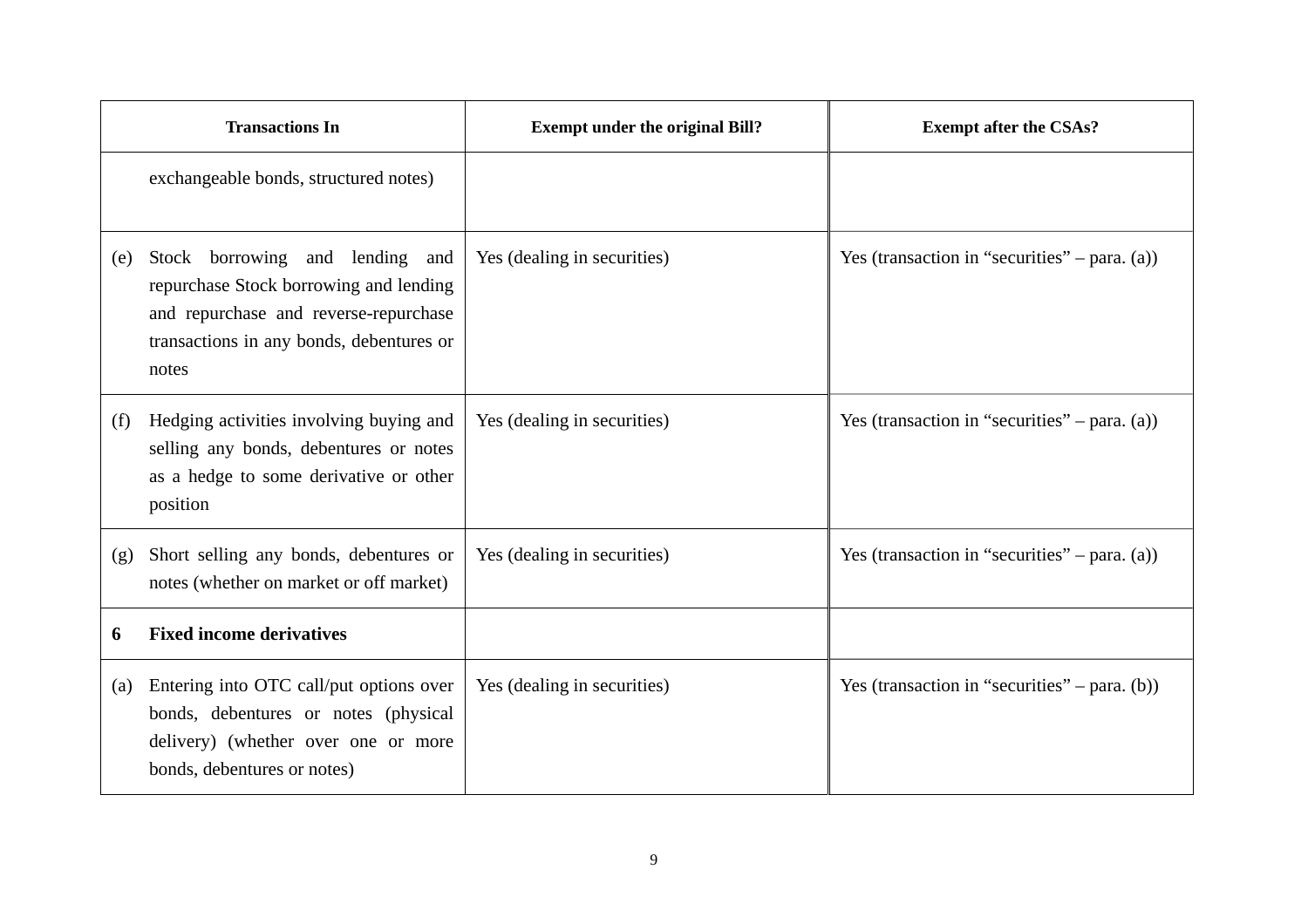|     | <b>Transactions In</b>                                                                                                                              | <b>Exempt under the original Bill?</b> | <b>Exempt after the CSAs?</b>                          |
|-----|-----------------------------------------------------------------------------------------------------------------------------------------------------|----------------------------------------|--------------------------------------------------------|
| (b) | Entering into OTC call/put options over<br>bonds, debentures or notes (cash<br>settlement) (whether over one or more<br>bonds, debentures or notes) | Yes (dealing in securities)            | Yes (transaction in "futures contracts")               |
| (c) | Entering into OTC forwards over bonds,<br>debentures or notes (physical delivery)<br>(whether over one or more bonds,<br>debentures or notes)       | Yes (dealing in securities)            | Yes (transaction in "securities" – para. $(b)$ )       |
| (d) | Entering into OTC forwards over bonds,<br>debentures or notes (cash settlement)<br>(whether over one or more bonds,<br>debentures or notes)         | Yes (dealing in securities)            | Yes (transaction in "futures contracts" – para<br>(b)) |
| (e) | Entering into OTC bond, debenture or<br>note asset swaps, total return swaps,<br>swaptions (whether over one or more<br>bonds, debentures or notes) | Yes (dealing in securities)            | Yes (transaction in "securities" – para. $(b)$ )       |
| (f) | Entering into OTC swaps of interest<br>paid on bonds, debentures or notes                                                                           | Yes (dealing in securities)            | Yes (transaction in "securities" – para. $(e)$ )       |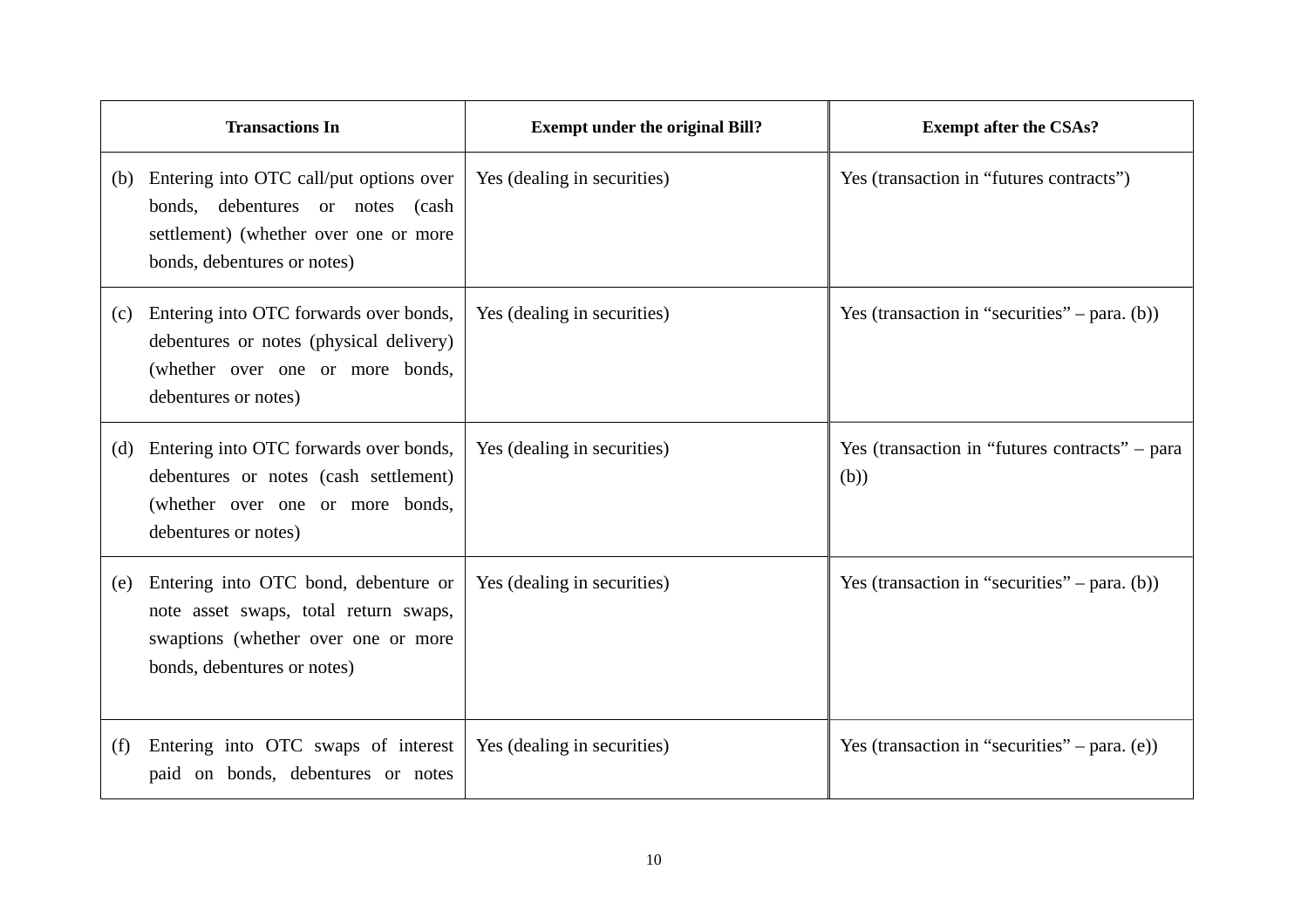|     | <b>Transactions In</b>                                                                                                                         | <b>Exempt under the original Bill?</b>                                                                                                     | <b>Exempt after the CSAs?</b>                    |
|-----|------------------------------------------------------------------------------------------------------------------------------------------------|--------------------------------------------------------------------------------------------------------------------------------------------|--------------------------------------------------|
|     | against some other income stream<br>(whether over one or more bonds,<br>debentures or notes)                                                   |                                                                                                                                            |                                                  |
| (g) | Entering into OTC credit default swaps<br>(physical delivery of the underlying<br>reference obligations)                                       | No (unless reference obligations themselves<br>are or include bonds, debentures or notes, in<br>which case, $yes$ – dealing in securities) | Yes (transaction in "securities" – para. $(e)$ ) |
| (h) | Entering into OTC credit default swaps<br>(cash settled)                                                                                       | N <sub>0</sub>                                                                                                                             | Yes (transaction in "securities" – para. $(e)$ ) |
| (i) | credit-linked<br>Buying/selling<br>notes<br>(whether listed or unlisted)                                                                       | Yes (dealing in securities)                                                                                                                | Yes (transaction in "securities" – para. (a))    |
| (i) | Buying/selling<br>collateralised<br>debt<br>obligations                                                                                        | Yes (dealing in securities)                                                                                                                | Yes (transaction in "securities" – para. $(a)$ ) |
| 7   | <b>Interest rate derivatives</b>                                                                                                               |                                                                                                                                            |                                                  |
| (a) | Entering into OTC interest rate swaps<br>(whether fixed rate v fixed rate, fixed<br>rate v floating rate, or floating rate v<br>floating rate) | No (unless also some currency element to the<br>swap in which case it might be leveraged<br>foreign exchange trading)                      | Yes (transaction in "securities" – para. $(e)$ ) |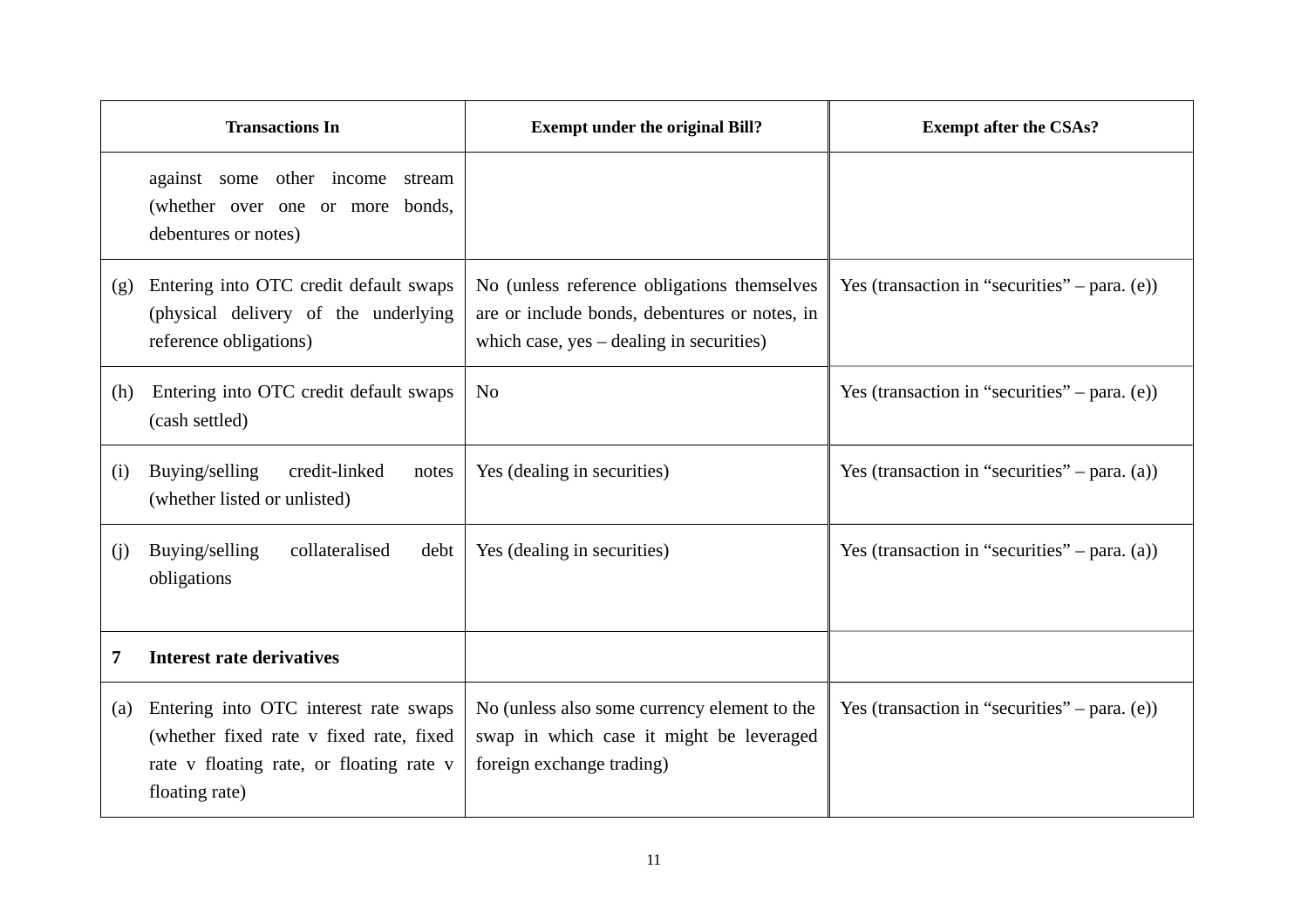|                   | <b>Transactions In</b>                                                                                                  | <b>Exempt under the original Bill?</b>                                                                                | <b>Exempt after the CSAs?</b>                                                                                                                                                                                                                                                                                           |
|-------------------|-------------------------------------------------------------------------------------------------------------------------|-----------------------------------------------------------------------------------------------------------------------|-------------------------------------------------------------------------------------------------------------------------------------------------------------------------------------------------------------------------------------------------------------------------------------------------------------------------|
|                   | (b) Entering into OTC interest rate options,<br>swaptions, caps, collars, floors, etc.                                  | No (unless also some currency element to the<br>swap in which case it might be leveraged<br>foreign exchange trading) | Yes (transaction in "futures contract" – para.<br>(b))                                                                                                                                                                                                                                                                  |
| 8                 | <b>Commodities</b>                                                                                                      |                                                                                                                       |                                                                                                                                                                                                                                                                                                                         |
| $\left( a\right)$ | Buying/selling commodities<br>(physical)<br>delivery)                                                                   | N <sub>o</sub>                                                                                                        | Covered by specified transaction in<br>Yes.<br>"exchange-traded commodities"<br>[buying/<br>selling gold and silver through the Hong<br>Kong Gold and Silver Exchange Society].<br>Overseas transactions in exchange-traded<br>commodities (physical delivery) would only<br>give rise to non-taxable offshore profits. |
| (b)               | Buying/selling exchange-traded futures<br>contracts over commodities (including<br>commodity index products)            | Yes (dealing in futures contracts)                                                                                    | Yes (transaction in "futures contracts")                                                                                                                                                                                                                                                                                |
| (c)               | Buying/selling exchange-traded options<br>on futures contracts over commodities<br>(including commodity index products) | Yes (dealing in futures contracts)                                                                                    | Yes (transaction in "futures contracts")                                                                                                                                                                                                                                                                                |
| (d)               | Entering into OTC commodity contracts<br>for differences (whether over one or                                           | No                                                                                                                    | Yes (transaction in "futures contracts" – para.<br>(b))                                                                                                                                                                                                                                                                 |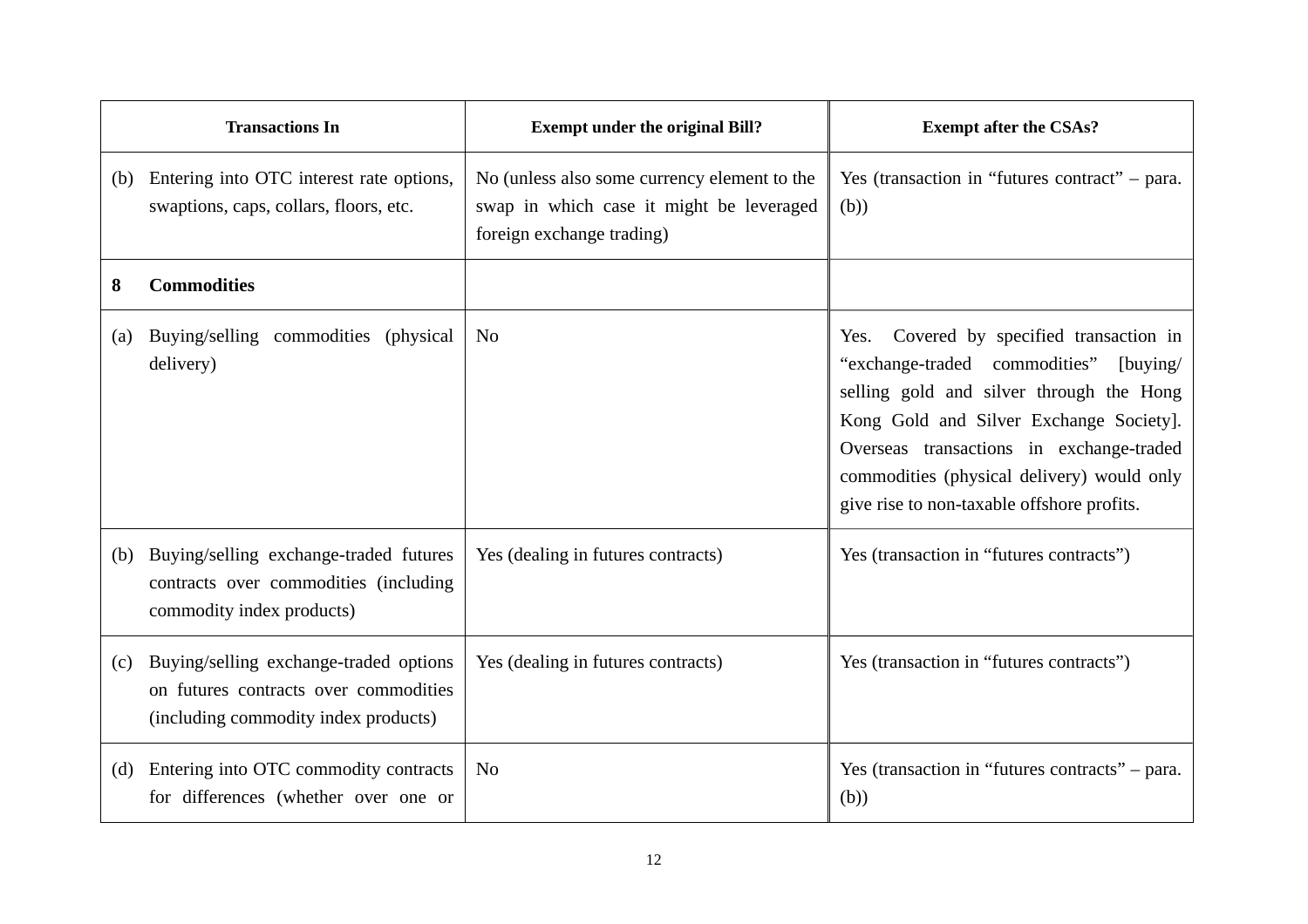| <b>Transactions In</b>                                                                                                    |                                                  | <b>Exempt under the original Bill?</b> | <b>Exempt after the CSAs?</b>                           |
|---------------------------------------------------------------------------------------------------------------------------|--------------------------------------------------|----------------------------------------|---------------------------------------------------------|
| more commodities)                                                                                                         |                                                  |                                        |                                                         |
| Entering into OTC call/put options over<br>(e)<br>commodities<br>(physical)<br>(whether)<br>over<br>one<br>commodities)   | N <sub>0</sub><br>delivery)<br><b>or</b><br>more |                                        | Yes (transaction in "securities" – para. $(e)$ )        |
| Entering into OTC call/put options over<br>(f)<br>commodities (cash settlement) (whether<br>over one or more commodities) | N <sub>o</sub>                                   |                                        | Yes (transaction in "futures contracts")                |
| Entering into OTC forwards over<br>(g)<br>commodities<br>(physical)<br>(whether)<br>over<br>one<br>commodities)           | N <sub>o</sub><br>delivery)<br><b>or</b><br>more |                                        | Yes (transaction in "securities" – para. $(e)$ )        |
| Entering into OTC forwards over<br>(h)<br>commodities (cash settlement) (whether<br>over one or more commodities)         | N <sub>o</sub>                                   |                                        | Yes (transaction in "futures contracts" – para.<br>(b)) |
| Entering into OTC commodity asset<br>(i)<br>swaps, total return swaps, swaptions<br>(whether)<br>over<br>one              | N <sub>o</sub><br><b>or</b><br>more              |                                        | Yes (transaction in "securities" – para. $(e)$ )        |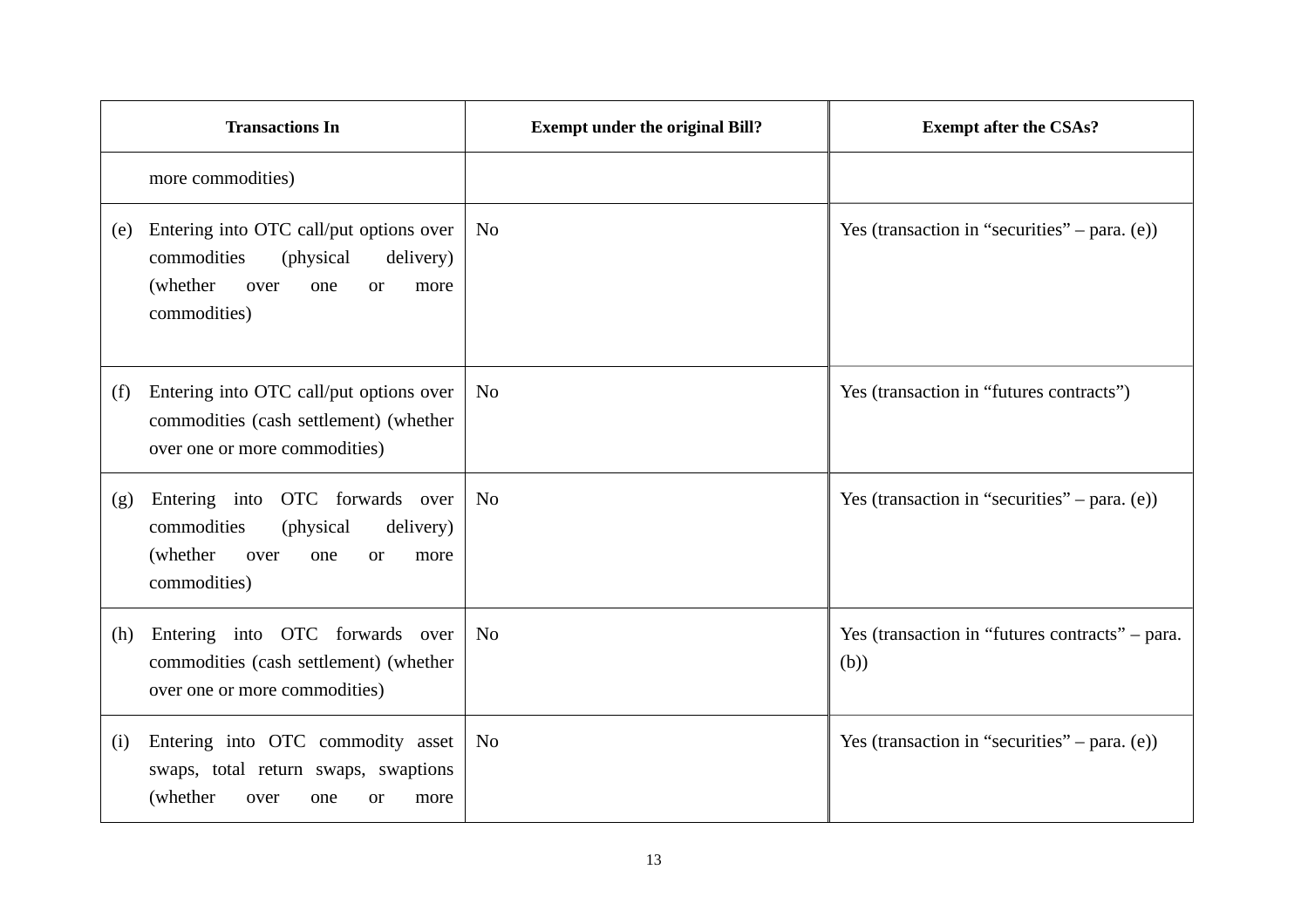| <b>Transactions In</b>                                                                 | <b>Exempt under the original Bill?</b> | <b>Exempt after the CSAs?</b>                                                                                                                                                                                                  |
|----------------------------------------------------------------------------------------|----------------------------------------|--------------------------------------------------------------------------------------------------------------------------------------------------------------------------------------------------------------------------------|
| commodities)                                                                           |                                        |                                                                                                                                                                                                                                |
| <b>Other derivatives</b><br>9                                                          |                                        |                                                                                                                                                                                                                                |
| Buying/selling insurance policies<br>(a)                                               | N <sub>0</sub>                         | No.<br>Not covered by any "specified"<br>transaction".<br>An insurance<br>policy is<br>presently not an investment "commonly<br>known as securities".                                                                          |
| Entering into OTC energy derivatives<br>(b)<br>(e.g. over electricity supply/capacity) | N <sub>0</sub>                         | Yes. Should be covered by the definition of<br>"securities" – para. (e) if there is physical<br>delivery of the electricity supply, etc.<br>Otherwise covered by specified transaction in<br>"futures contract" $-$ para. (b). |
| Entering into OTC weather derivatives<br>(c)                                           | N <sub>0</sub>                         | Yes (transaction in "futures contracts" – para.<br>(b))                                                                                                                                                                        |
| Entering into OTC freight derivatives<br>(d)                                           | N <sub>0</sub>                         | Yes (transaction in "futures contracts" – para.<br>(b))<br>constitute a transaction in<br>May<br>also<br>"securities" - para. (e) if there is physical<br>delivery.                                                            |